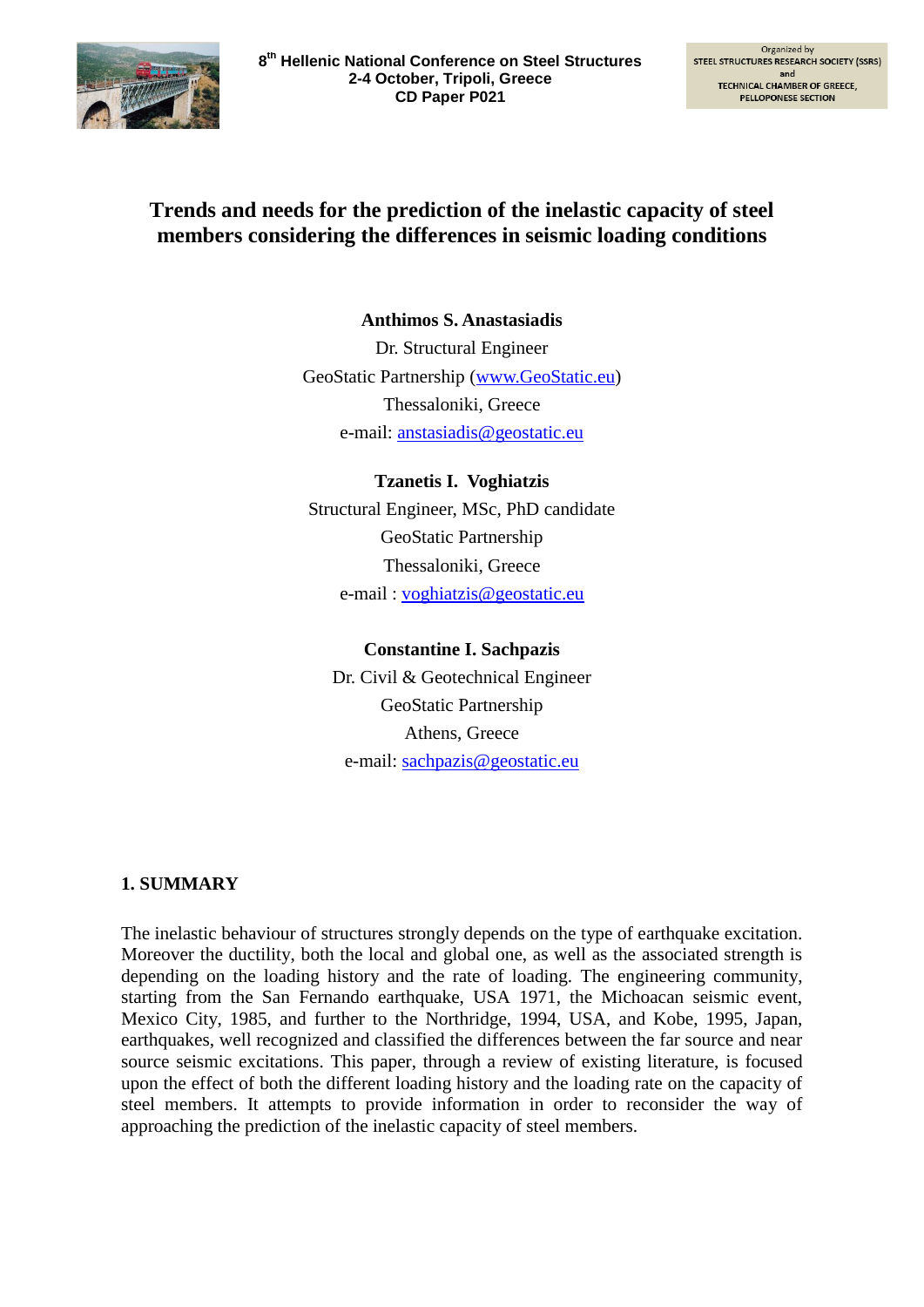## **2. INTRODUCTION**

It well recognized that the inelastic behaviour of structures mainly depends on three main parameters, namely, the type of earthquake excitation, the local foundation soil conditions as well as the structural conformation. Moreover the ductility, both the local and global one, as well as the associated strength is depending on the loading history, the rate of loading and the structural detailing.

The engineering community, starting from the San Fernando earthquake, USA 1971, the Michoacan seismic event, Mexico City, 1985, and further the Northridge, 1994, USA, and Kobe, 1995, Japan, earthquakes, well recognized and classified the differences between the far source and near source seismic excitations. After a review of research papers in the field of geotechnical and structural engineering [1], [2], it was demonstrated that the far source earthquakes were related to a cyclic action and low rate of loading, whilst in case of near source earthquakes the load rating is high, developing brittle failures to the base material. Furthermore, the vertical action is another important factor contributing to failures by fracture. However, due to the inherent uncertainties related to the seismic actions the considerations presented herein would be considered as a general tendency of the inelastic behaviour of steel elements.

As it was revealed from past earthquake events, beyond the hazard described by the seismic excitation and the geotechnical conditions, the vulnerability of a structural system, as derived by inefficient materials, construction defects, inferior execution, is another factor contributing to the potential damage. Research projects, like the SAC, [3], RECOS-INCO Copernicus, [4], NSEE / E-Defence, [5] and currently the FUSEIS, [6], attempted to investigate and to provide efficient and rectifiable structural solutions.

Consequently, in order to properly predict the inelastic capacity of steel structural systems a holistic view from the genesis of the earthquake phenomena through the geologicgeotechnical conditions is necessary in addition to all aforementioned factors should be absolutely related to the global and local structural behaviour. Obviously there is a "chain reaction" formatted by the earthquake engineering / engineering seismology - geotechnical earthquake engineering - steel structural design, and hence a multidisciplinary effort is needed in order to implement the inelastic analysis and design of the steel structural systems in a safe and economic way.

This paper, through the existing literature review, is focused upon the effect of the different loading history and the loading rate on the capacity of steel structural members. By using past earthquake damage knowledge bases, it attempts to illustrate the differences between the far and near source excitations. It also discusses the different inelastic behaviour under the loading conditions which could be further associated with the generally recognized seismic typologies (near field vs. far field).

## **3. EARTHQUAKE EXCITATION CHARACTERISTICS ASSOCIATED WITH INELASTIC BEHAVIOUR**

The ground motion and the structural behaviour, through the geologic and local site geotechnical conditions, form a part of an interrelation that could be addressed under a general view where a global source effect influences a local point as is the steel structure and its component elements. Obviously it is beyond the conventional soil-structure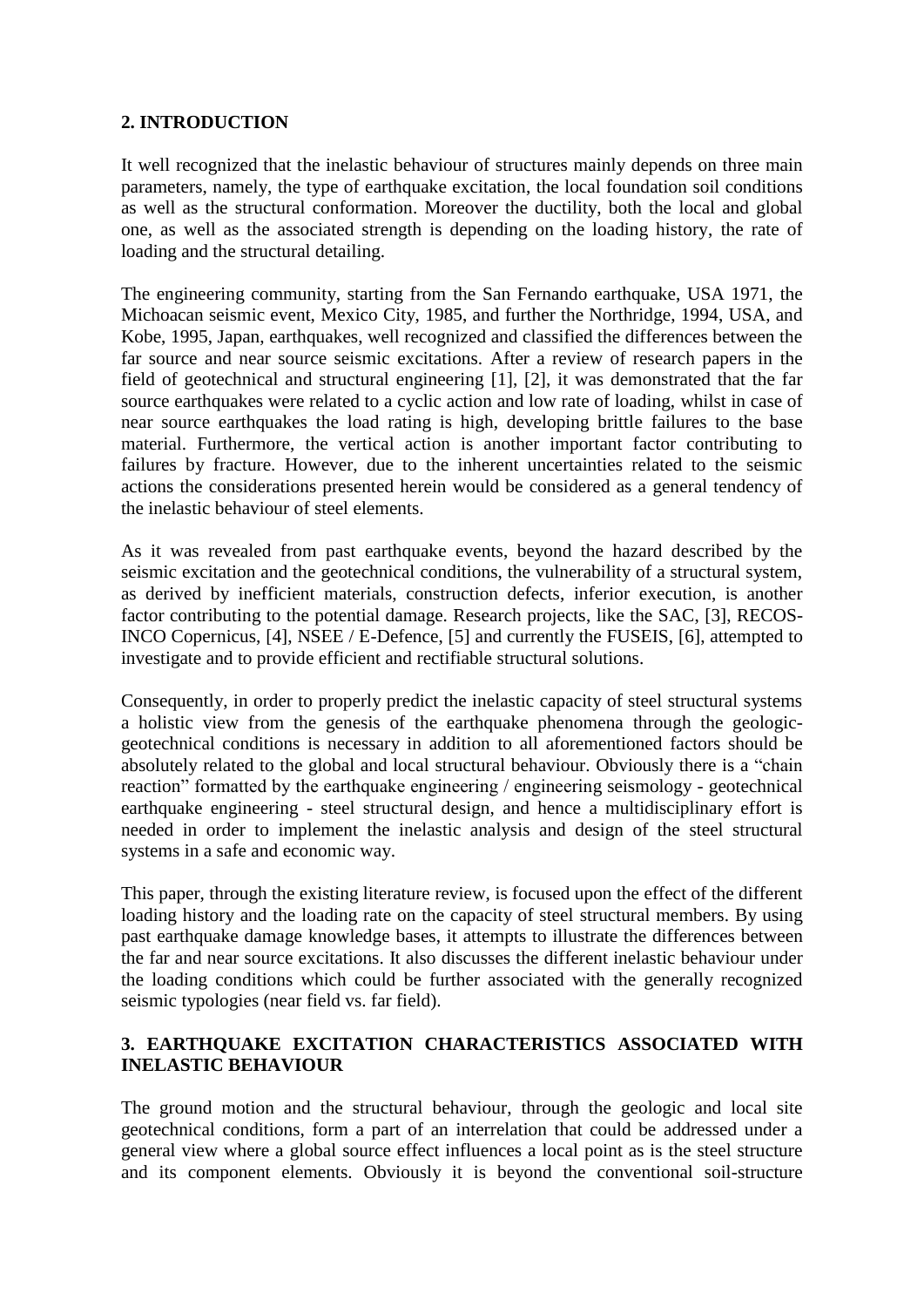interaction, due to the fact that deals with the fault mechanism, depth, distance, magnitude, duration, local ground conditions, surface topography, directivity, radiation pattern, positioning of the structure as compared with the other ones and finally structural conformation and detailing. Therefore, an integrated geotechnical / structural expertise is needed in order to consider the source-soil-structure interaction. The analysis and design of the local point (e.g. level of a structure, element, joint) is strictly related with the aforementioned multiparametric factors which must be considered, otherwise the final result could be deficient.

Generally we distinguish two types of earthquake excitations, namely the far-source as well as the near-source earthquakes. The type of excitation, for a far and near field recording, is different as we can observe from figure 1, where the "921 Chi-Chi" Taiwan earthquake, 1999, is illustrated. Far–source earthquakes have longer duration, much more cycles than the near field ones, low velocity characteristics, an increased effect of soil conditions influence, while near-source excitations have a significant velocity pulse, with great values of velocity and velocity pulse duration, a reduced number of important inelastic cycles and acceleration duration, as well as a distinct long period profile as compared with the one coming from the local soil conditions.



*Fig. 1: 921 Chi-Chi Earthquake, 1999 a) far source, b) near-source ground motion.*

It is also important to present a benchmark ground motion from the Michoacan earthquake, Mexico 1985, in order to illustrate the soil effect of a pure far-source earthquake, Fig. 2. It is obvious the repetitive action, with many cycles as well as the importance of duration.



*Fig. 2: Michoacan earthquake, Mexico 1985.*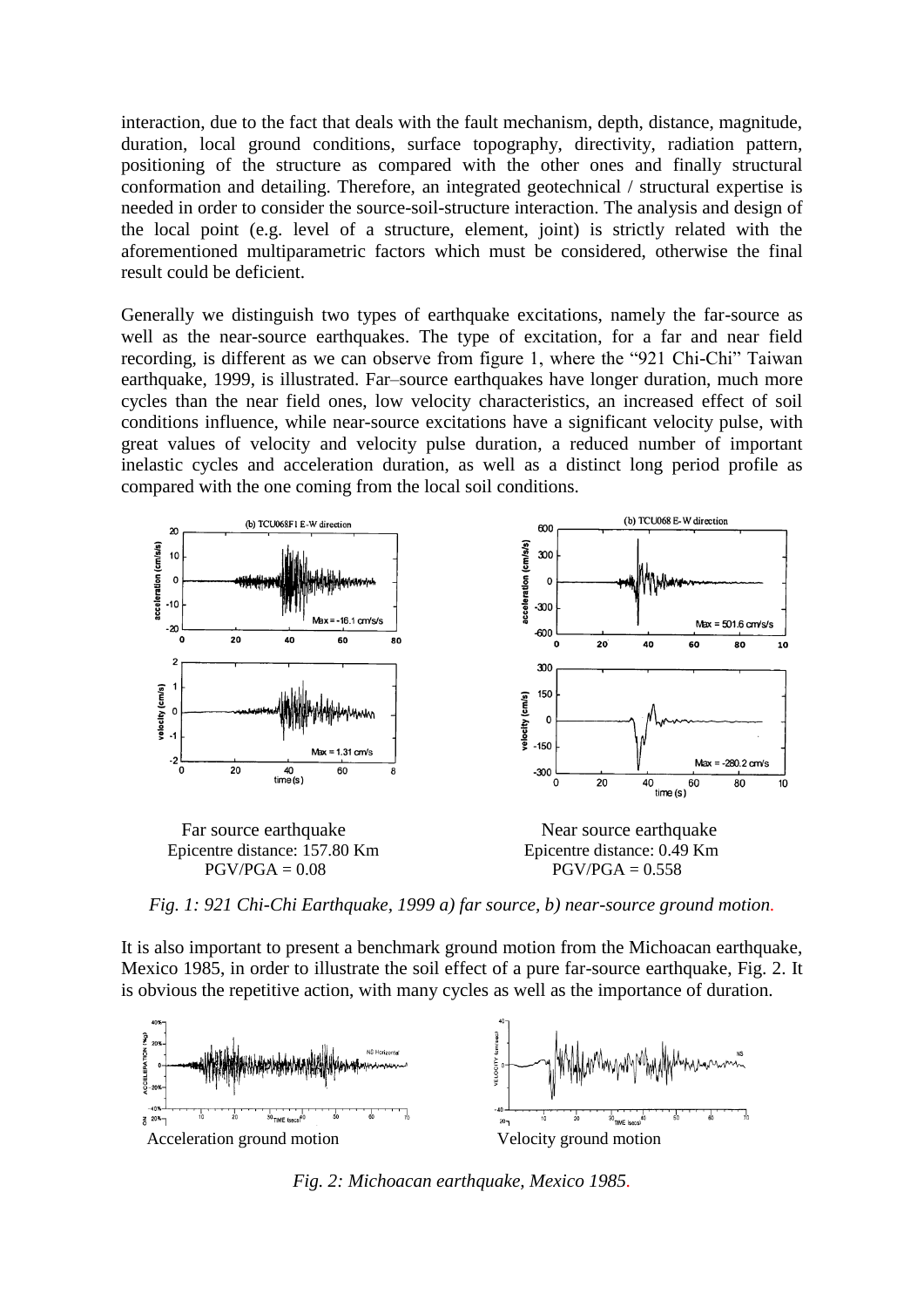Consequently, not only the demand is going to be different, as defined from the input energy, but also the deformational capacity of the component elements of a structure. This stands particularly true as it was revealed from real earthquake events when in case of farfield earthquakes the cycle action with more inelastic cycles is the predominant one, producing stiffness and strength degradation (e.g. local buckling), while in case of nearfield earthquakes the loading rate and the impulsive character of the loading are amongst the main influencing factors leading to brittle failures. For instance, taking into account two distinct earthquakes, the Tohoku, Japan, 2011, [7], as a far-field action, and the wellknown Kobe earthquake, 1995, as a near-field seismic action, Fig. 3a, we can observe that for the first one the strongly repetitive cyclic action enabled dissipation mechanisms like flange and web local buckling and panel zone deformation, Fig. 3b, while for the second one brittle failures without any sign of deformation, Fig. 3c.



a) Tsukidate ground motion (NS), far-source JMA Kobe record (NS), near source



 b) Damage from Tohoku earthquake Signs of web and flange local





Signs of panel zone deformation



c) Damage from Kobe earthquake

*Fig. 3: Differences in the damage in case of far and near source earthquakes.*

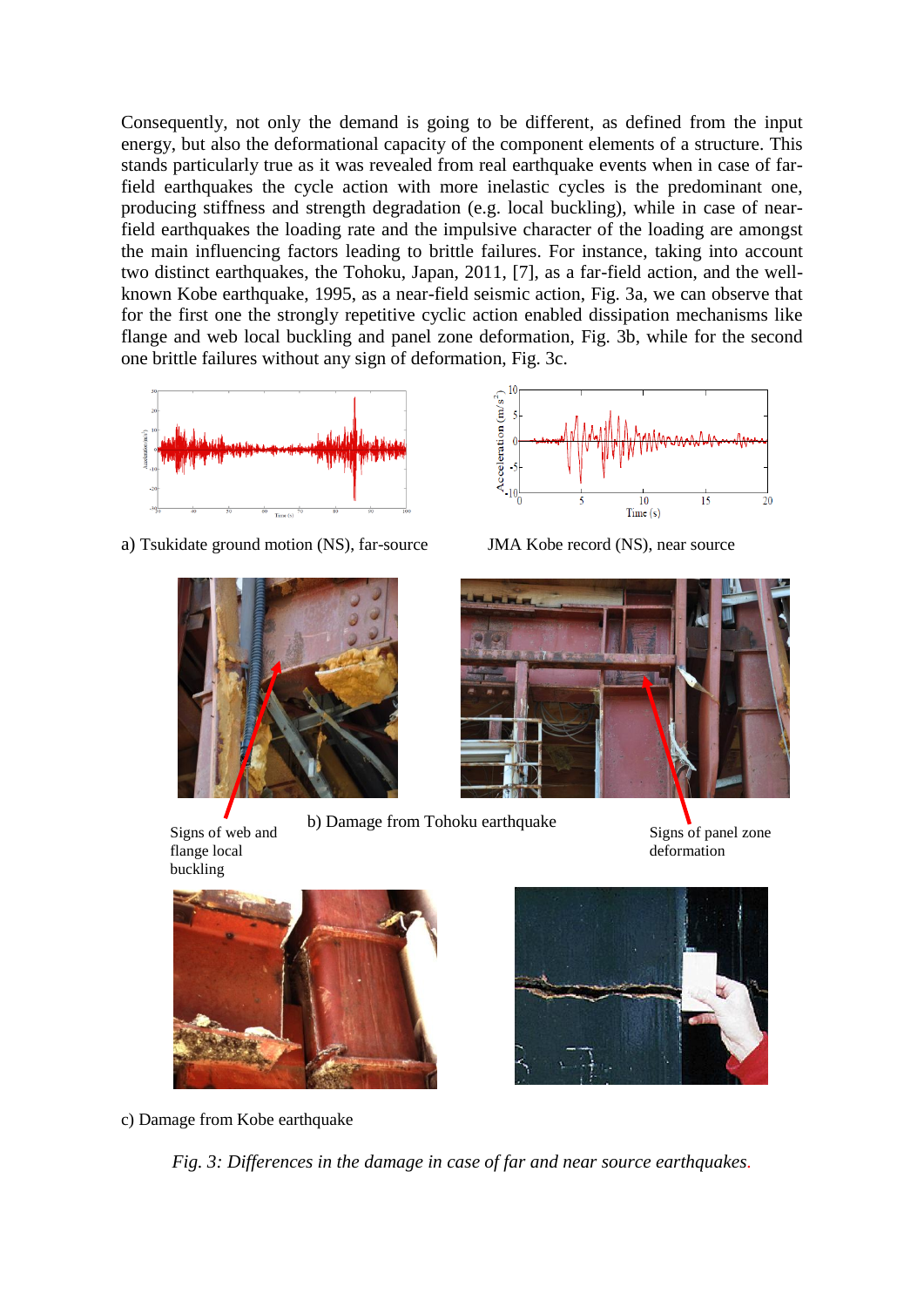#### **4. LOCAL INELASTIC CAPACITY UNDER DIFFERENT LOADING ACTIONS**

The same element or structure behaves differently under different actions. Obviously, as illustrated in the above paragraph, the steel elements, as a function of the seismic excitation, may respond distinctly developing ductile or brittle inelastic behaviour. The majority of studies were carried out investigating the inelastic demand, but only few experimental [8], [9], [10] and analytical studies, [11], [12], [13] are focused on the inelastic capacity. Recently, Lignos and Krawinkler by utilising an experimental database provided valuable equations related to the prediction of the ultimate rotation capacity, [13].

In order to capture the inelastic behaviour, different loading protocols were proposed and used, Fig. 4. However the majority of those ones were based on the predominant cyclic action, Fig. 4a,b, not considering the impulsive action and the strain rate effect; due to the increased velocity which strongly increases the yielding limit where brittle fractures are observed. In any case, currently the generally used protocols better simulate the far-source earthquakes. Krawinkler, [14] propose a testing protocol that takes into account the impulsive action, Fig. 4c. Also in this last case the increased loading rate was not considered. Therefore, towards this direction more research should be performed in order to develop new loading history and rate protocols, taking into account the duration through the effective number of cycles that produce damage, as well as a cycle counting using the time history of structural response*.*



*Fig. 4: Different proposals for loading protocols used in experiments.*

Figure 5 outlines the experimentally measured inelastic rotation capacity of steel beams under different load-deformation actions [8]; one can remark the great differences from one to another protocol, hence it is absolutely necessary to develop action protocols in order to reliably calibrate the behaviour as defined by real earthquakes, and further on to reliably predict the available local ductility of steel elements. Otherwise the well-known value of 3% of plastic rotation is questionable.



*Fig. 5: Different proposals for loading protocols used in experiments*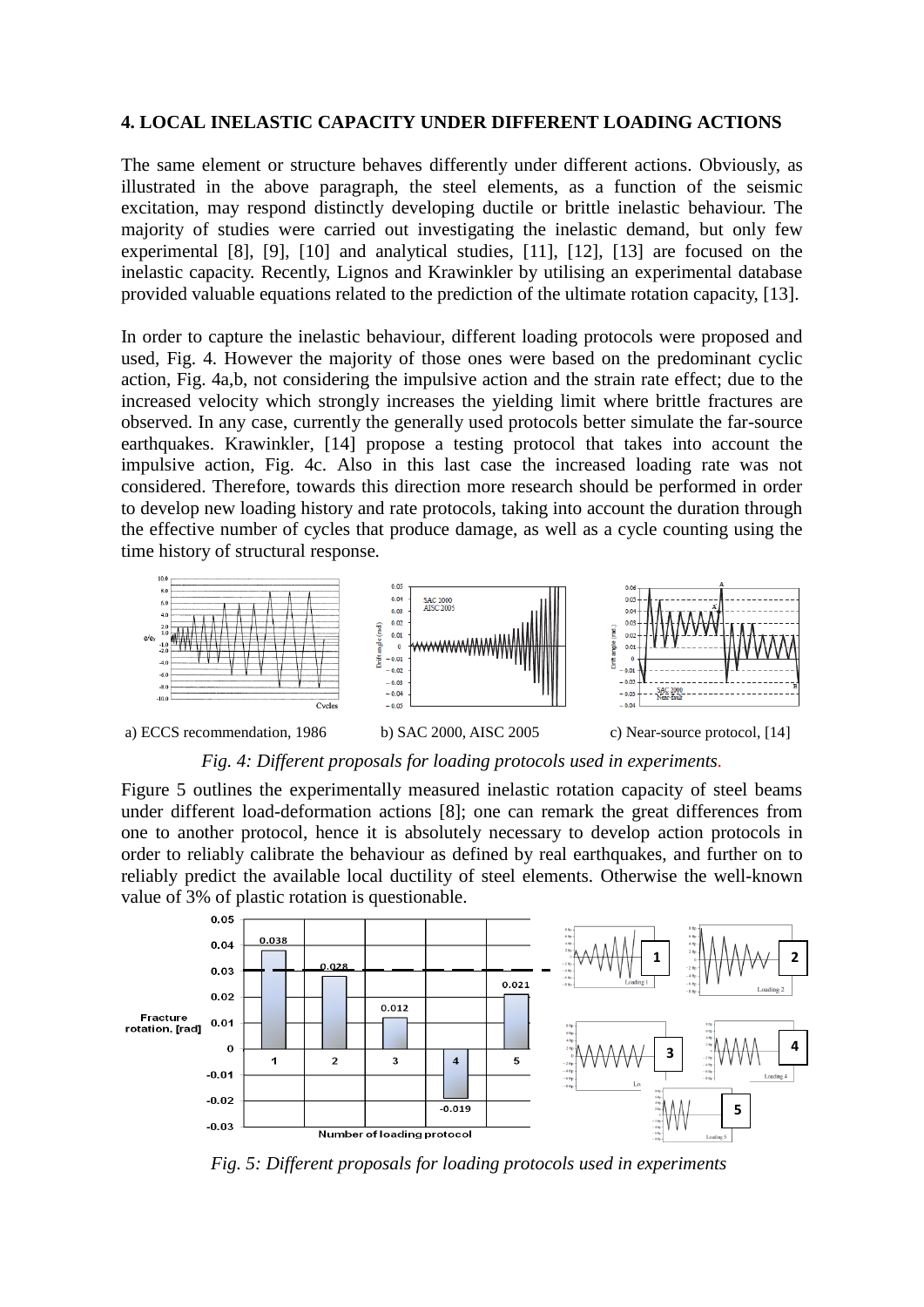Moreover, beyond the absolute value of the fracture rotation also the number of cycles, until the fracture, is different. As a function of load-deformation relationship and the initial applied amplitude, the available rotation capacity strongly depends on the initial range of amplitude. Clearly, the task to codify, in real construction conditions, the prediction of the available local ductility seems to be difficult, although we could propose four ways of action, namely: (*i*) performance of microzonation studies for each earthquake prone zone or city, in a country providing the input data for the generalization of loading protocols after an extensive time history analysis, execution of a detailed geotechnical site investigation and characterisation study in the foundation area of the project, providing the accurate soil / rock mechanics input data, properties, coefficients and parameters for the appropriate selection of the foundation type and its analysis and design, (*ii*) proposal of different loading histories and procedures open to be selected by the designer, tailored on a project-by-project basis, and (*iii*) proposal of an envelope for all the cases, e.g. far / near source, local site geotechnical conditions, etc. The last case is the more conservative one. With regard to the loading rate, the increasing of the strain rate dramatically changes the cyclic behaviour of a joint, [9], Fig. 6a. It is important to remark that, as was revealed by the experimental tests carried out by El Hassouni et al, [9], more than 80% of the input energy was dissipated by the panel zone, while the beam rotation representing only approximately the 20% of the remaining ductility. Nevertheless, in the real construction conditions there are secondary beams, connecting the adjacent frames, thus the panel zone deformation is strongly constrained leading to the concentration of the inelastic action at the beam-column interface. The aforementioned total rotation could not be undertaken by the beam connection to the column as was demonstrated by the Northridge, 1994, and Kobe, 1995, earthquakes, developing brittle fractures, Fig. 6a. It should be underlined that the work carried out in [9] used the ECCS protocol not considering the impulsive character of the action and further on the specimens were subjected to a strain-rate value between 9 to 12 %  $s^{-1}$ . Instead, at real seismic events the level of strain-rate varies between 10% to 1000%  $s^{-1}$ , [12]. In this direction more experimental and analytical work should be performed using new proposed protocols combined with high strain rate (as possible due to the experimental installation constraints) and also considering the real construction detailing (presence of the secondary beams, slab effect, stiffeners, hybrid beam-column use of different steel qualities, etc).



*Fig. 6:. a ) Behaviour of fully welded beam column specimen under strain-rate, [9] b) Northridge observed damage, c) experimentally produced damage [3]*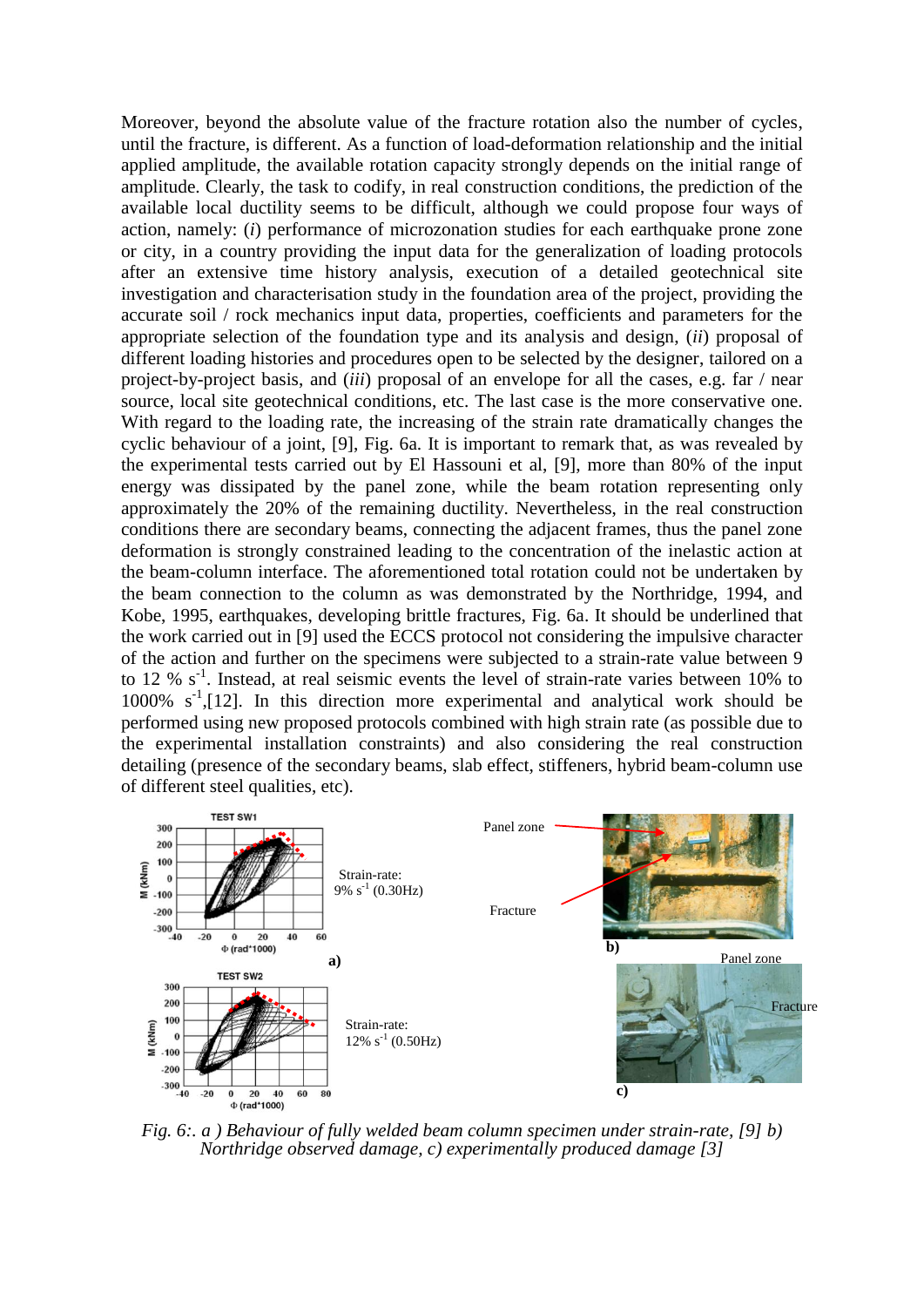## **5. CONCLUSIONS**

The paper attempts to present the influence of the different earthquake type excitations on the available local ductility of steel structural elements; however, due to the difficulty of the structural interpretation of seismic data and inherent uncertainties related to them, it is focused on limited past earthquake events and further on the conclusions could not be generalized. Therefore, a tendency from the above mentioned earthquakes was that in case of far source seismic actions a predominant cyclic action was observed leading to the fracture due to a low cycle fatigue mechanism, while in case of near-source actions very few cycles having a predominant impulsive character associated with an increased velocity, which increases the yielding ratio, leads to a different fracture mechanism. A perspective towards the consideration of the inelastic design would be the development of new testing protocols, and further on approaching the topic from a multidisciplinary point of view. Finally, the new generation of performance based design codes should be more open providing only with the basic objectives and principles, also accompanying the basic code with recommendation guides focused on special topics targeting to the integrated sourcesoil-site-structure interaction analysis and design.

## **6. REFERENCES**

- [1] KRAMER S. "Geotechnical Earthquake Engineering". *Prentice Hall*, 1996.
- [2] GIONCU V., MAZZOLANI F.M. "Earthquake Engineering for Structural Design". *London: Spon Press*, 2011.
- [3] <http://www.sacsteel.org/project/>
- [4] MAZZOLANI F.M. (ed), 2000. "Moment Resistant Connections of Steel Frames in Seismic Areas", *E&FN SPON, Taylor & Francis Group*, 2000.
- [5] <http://peer.berkeley.edu/events/2013/nees-edefense/>
- [6] http://fuseis.ntua.gr/
- [7] EERI Special Report. Performance of Engineered Structures in the Mw 9.0 Tohoku, Japan, Earthquake of March 11, 2011. January 2012.
- [8] JIAO Y., YAMADA S., KISHIKI S., SHIMADA Y. "Evaluation of plastic energy dissipation capacity of steel beams suffering ductile fracture under various loading histories". *Earthquake Engineering and Structural Dynamics*, Vol. 40, Issue 14, 2011 pp. 1553-1570.
- [9] El HASSOUNI A., PLUMIER A., CHERRABI A. "Experimental and numerical analysis of the strain-rate effect on fully welded connections". *Journal of Constructional Steel Research*, Vol. 67, No. 3, 2011, pp. 533-546..
- [10] UANG C.M., YU Q.S., GILTON C.S , 2000. "Effects on loading history on cyclic performance of steel RBS moment connections", *Proc. 12th World Conference on Earthquake Engineering (12 WCEE 2000)*, 2000, cd paper 1234.
- [11] ANASTASIADIS A., MOSOARCA M., GIONCU V., 2012. "New aspects concerning the ductility of steel members", *Proc. Int. Conference on Behaviour of Steel Structures in Seismic Areas (STESSA 2012)*, 2012, pp. 455-461, Santiago.
- [12] GIONCU V., MOSOARCA M., ANASTASIADIS A. "Local ductility of steel elements under near-field loading". *Journal of Constructional Steel Research*. Vol. 101, 2014, pp. 33-52.
- [13] LIGNOS D., KRAWINKLER H. "Deterioration modelling of steel components in support of collapse prediction of steel moment frames under earthquake loading". *Journal of Structural Engineering*. Vol. 137, 2011, pp. 1291-1302.
- [14] KRAWINKLER H. "Loading histories for cyclic tests in support of performance assessment of structural components". *3rd International Conference on Advances in Experimental Structural Engineering*. San Francisco, 2009.